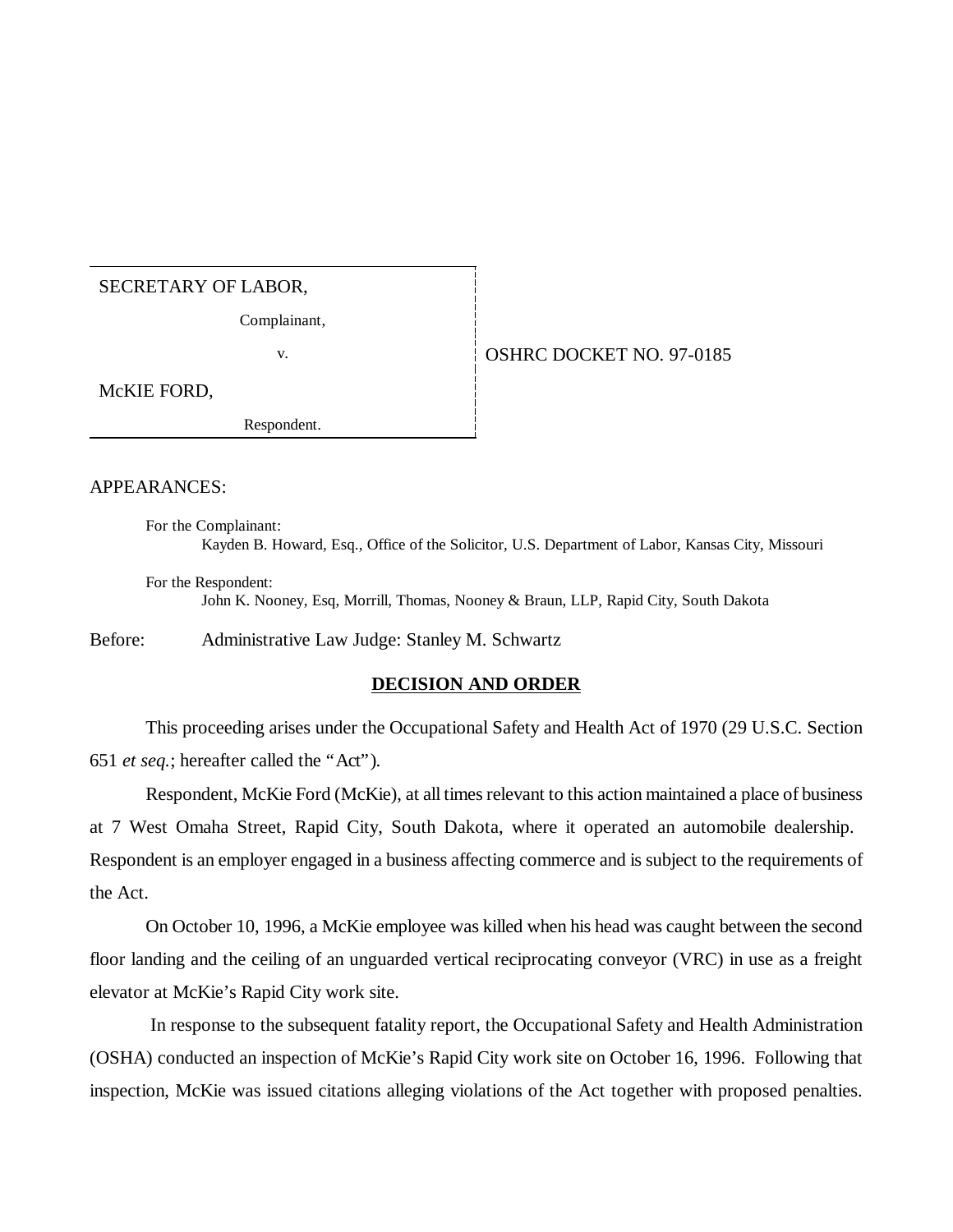McKie filed a timely notice of contest to "willful" citation 2, item 1, thereby bringing this proceeding before the Occupational Safety and Health Review Commission (Commission).

On November 20-21, 1997, a hearing was held in Rapid City, South Dakota. The parties have submitted briefs on the issues and this matter is ready for disposition.

## **Withdrawal of Prior Settlement Agreement**

During an informal conference which followed the issuance of the citations in this matter, the parties reached a tentative settlement, in which the willful citation was reduced by OSHA to a serious violation. The agreement was reduced to writing, signed by the OSHA area director, and sent to McKie's representative (Tr. 287-92). The proposed settlement agreement was rescinded by the Secretary, however, before McKie signed it (Tr. 293).

As a threshold matter, McKie argues that the Secretary should be bound by the prior informal settlement agreement. This judge previously reserved judgment on McKie's motion for summary judgment arguing the issue.

As noted by this judge at the hearing, it is well settled that "because of the Secretary's unique role in effectuating the purposes of OSHA, [s]he has the power to withdraw from any settlement agreement prior to the entry of a final decision by the Commission." *Marshall v. Sun Petroleum Products Co.*, 622 F.2d 1176, 1187 (3rd Cir. 1980). The Act gives the Secretary, as part of her prosecutorial powers, sole discretion to determine whether the public interest is best served through settlement or through government enforcement of a citation. *Id.*

McKie's motion for summary judgment is DENIED.

# **Alleged Violation**

## **Willful citation 2, item 1** alleges:

Section 5(a)(1) of the Occupational Safety and Health Act of 1970: The employer did not furnish employment and a place of employment which were free from recognized hazards that were causing or likely to cause death or serious physical harm to employees:

(a) In the parts department, where employees were riding the vertical reciprocating conveyor which was not designed or intended to be used for routine passenger use.

Feasible methods of abatement, among others, would be to post a sign on the platform which reads, "No Passengers Permitted" and develop, implement, and enforce a policy which prohibits employees, passengers, or maintenance personnel from riding the vertical reciprocating conveyor, as required by ANSI B20.1-1976, Rule 6.21.1.3.

*Facts*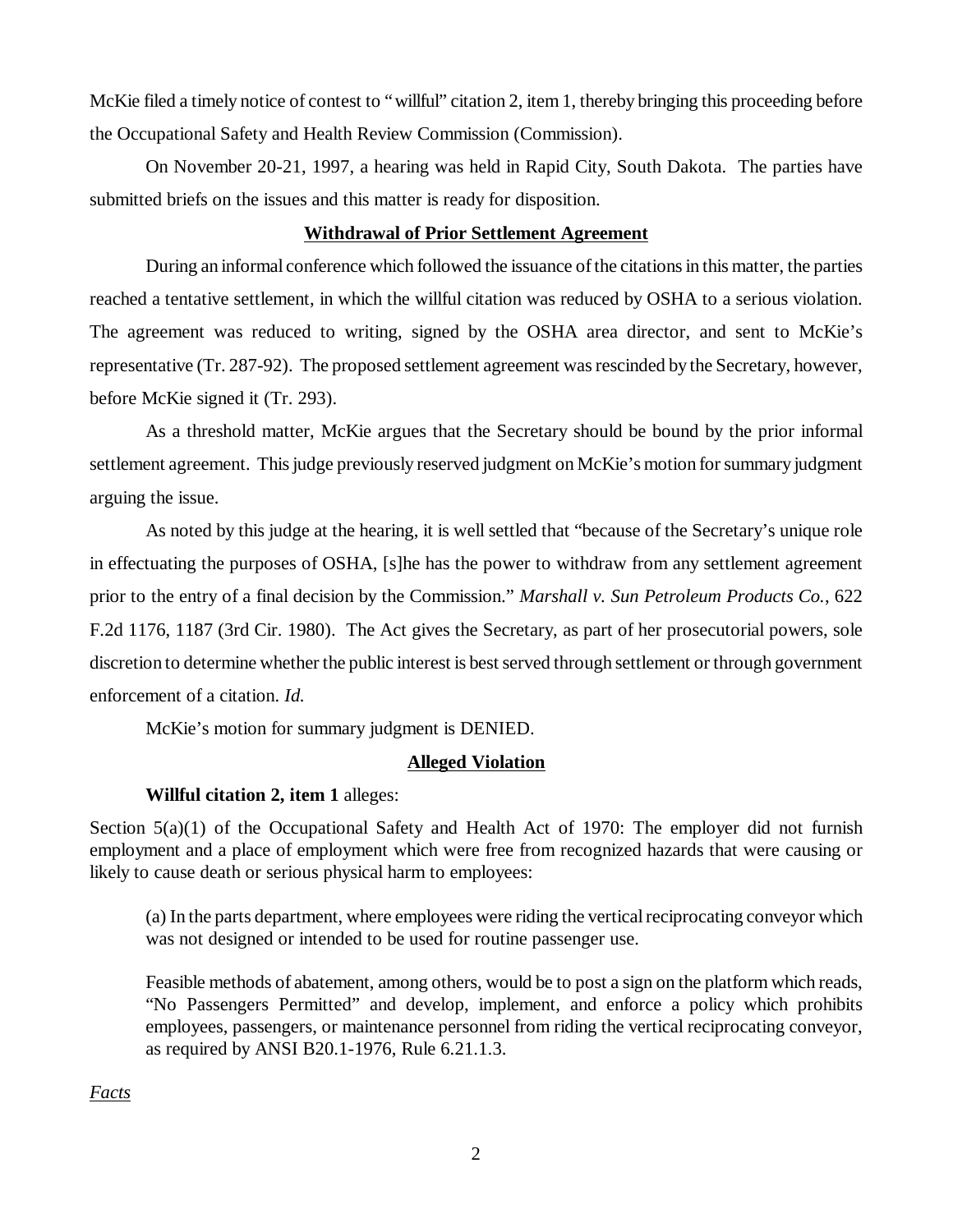The cited freight elevator, or VRC, was never intended for passengers (Tr. 263, 275). Norm McKie testified that he was in charge of the remodeling project that included the installation of the cited VRC (Tr. 262). The VRC is a freight elevator, and was designed to be used solely for that purpose (Tr. 263). There are no controls inside the elevator, though the controls are within reach of anyone inside the compartment (Tr. 23, 275). N. McKie had Don Biegler, the decedent, order a sign which stated that the VRC was "For Freight Only" (Tr. 264, 276).

The record shows that the use of the VRC as a passenger elevator exposes those passengers to serious hazards. CO Schmidt testified that the movement of the VRC platform and/or roof past the stationary second floor landing and/or the half gate at the first floor landing create shear points (Tr. 27-28).

 ASME standards, at paragraph 6.21.1(c) state that "[r]iding the conveyor shall be forbidden to all personnel. Warning signs to this effect shall be prominently posted at each point of access, in each point of operation" (Tr. 42; Exh.  $C-7$ ).<sup>1</sup>

No warning sign was posted on the cited VRC, either at the time of the inspection, or at the time of the accident (Tr. 49, 61). N. McKie testified that he never checked to see whether the sign was installed (Tr. 271). McKie admitted that he never developed any formal rules prohibiting passenger use of the VRC, or communicated that fact to any supervisory personnel other than Don Biegler (Tr. 272, 277). Biegler was not told of a specific prohibition against riding the VRC, but told only to put up the "For Freight Only" sign (Tr. 276).

Don Biegler was riding the VRC with management's knowledge at the time he was killed (Tr. 17). Lee Fried, McKie's parts department manager, told CO Schmidt that Biegler rode the VRC on a daily basis (Tr. 18, 30). At the hearing, Fried testified that he knew that Biegler and other McKie employees rode the VRC, and felt it was fine. Fried had ridden the VRC himself (Tr. 155-59). Fried testified that he was in charge of enforcing safety and health in the parts area, but stated that there were no written safety rules (Tr. 157). Fried believed that common sense was the most important safety rule and relied on his employees' judgment in matters of safety (Tr. 157-58).

Bill Stevenson, a ten year McKie employee, testified that it was common to see employees riding on the VRC (Tr. 113-15). Biegler, who had bad knees, always rode the VRC, and used it approximately 20 times a day (Tr. 115). Stevenson testified that he was present when another employee, Keith Smith, caught his hand in between the roof of the elevator and the second floor platform, on September 29, 1989

<sup>&</sup>lt;sup>1</sup> See also, ANSI standards B20.1-1976  $\sqrt{6}$  6.21.1.3 "The conveyor shall not be used to carry an operator, passengers, or maintenance personnel (Tr. 46; Exh. C-7).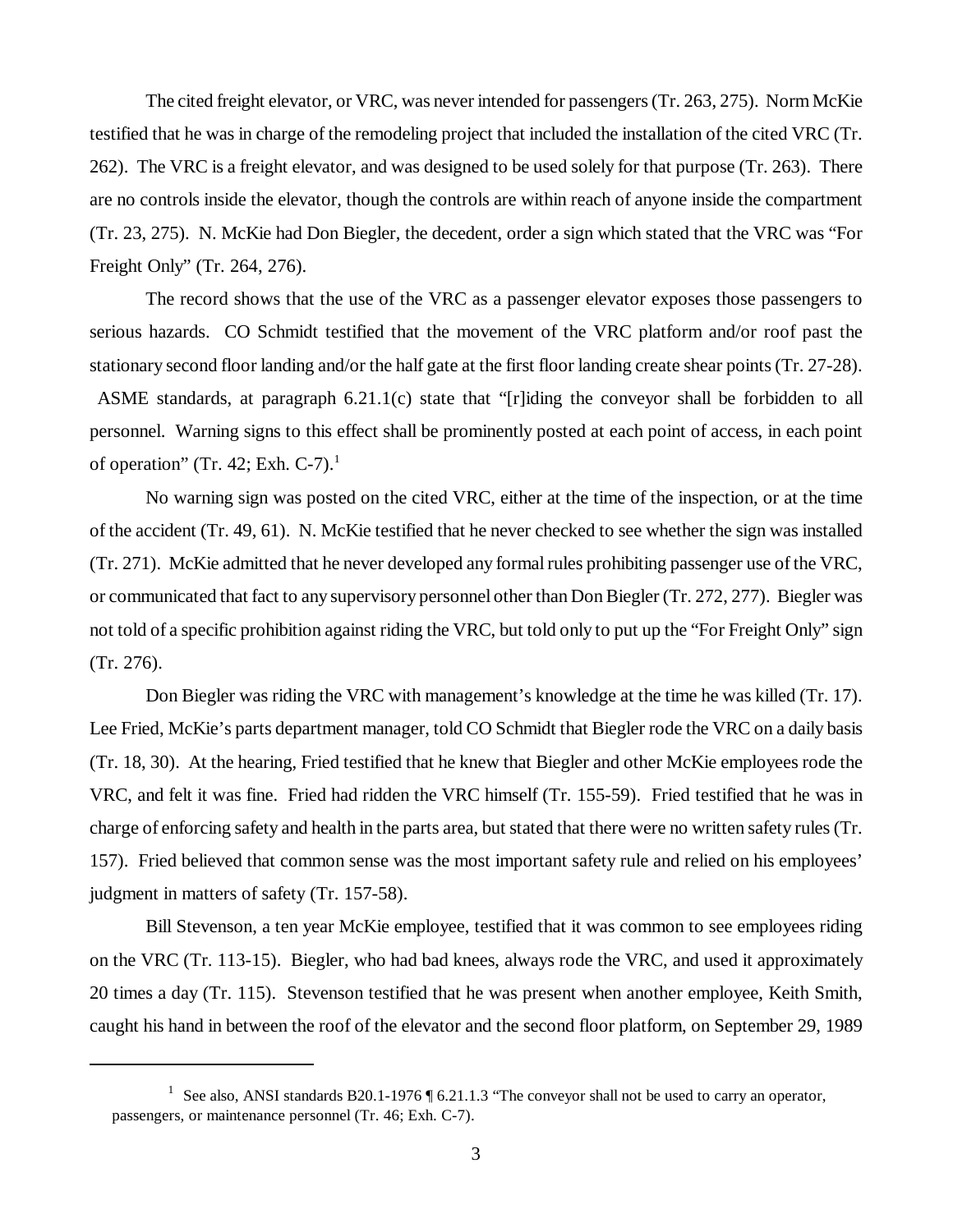(Tr. 117). Stevenson testified that he was waiting at the first floor landing when K. Smith began yelling for him to raise the elevator. Stevenson hit the up button, which allowed K. Smith to pull out his hand. Stevenson then drove K. Smith to the hospital to have his hand stitched (Tr. 117-19; Exh. C-8). Stevenson testified that Bill Smith, the parts department manager, was in the parts room at the time of the incident, and so was aware of K. Smith's accident (Tr. 198). Stevenson recognized that the VRC was dangerous, but "not to the point where, you know, I thought it would harm me" (Tr. 123). Stevenson stated that he had not read McKie's employee handbook and so was unaware of any safety rules (Tr. 127).

Bill Smith was McKie's parts department manager at the time of K. Smith's accident (Tr. 209, 220, 222). Though he was named on the injury report as the supervisor who received notice of the injury, B. Smith could not remember the details of the September 1989 incident, and stated that he never knew how K. Smith was injured (Tr. 222-23). B. Smith testified that he knew the VRC was a freight elevator only, and was not designed to carry passengers (Tr. 213). B. Smith stated that he knew that the VRC was not safe, and that you "had to pretty much stay awake if you were going to be riding it, because of all the open areas and the things that passed by when it was going up and down" (Tr. 214). Nonetheless, all the parts employees rode the VRC; B. Smith stated that someone would ride on it every day (Tr. 213). B. Smith stated that McKie provided no safety training, outside of some CPR classes (Tr. 212, 224). He was aware of only one safety rule, requiring that seat belts be used in company vehicles (Tr. 215). B. Smith was named loss control coordinator during his tenure as parts department manager, and given responsibility for completing worker compensation and medical forms, and for making any changes necessary to ensure the safety of the employees in his department (Tr. 220-21). No additional training was given him to accompany his new title (Tr. 224).

Dennis Erdman, a ten year McKie employee (Tr. 91), stated that everyone rode the VRC; he rode the VRC himself until Keith Smith got his hand caught between the second floor landing and the roof of the elevator (Tr. 95, 98-100). Erdman testified that he wasn't concerned that he might be injured, he just "[didn't] like seeing blood and any of that kind of stuff" (Tr. 101). Erdman told CO Schmidt that it was "just a personal thing. I don't like pain and injury." Erdman was never told that it was against company rules to ride the VRC, or supplied with any work safety rules of any kind (Tr. 93-94).

Sharon Geyer, a former McKie employee, testified that when she worked as a shipping and receiving clerk at McKie, she believed the VRC was intended to carry passengers, and rode it four to five times a day for the four years she worked there (Tr. 133-34). She sometimes rode the VRC with Don Biegler, but did recognize that it was unsafe to ride the VRC with both Mr. Biegler and the parts cart (Tr. 137).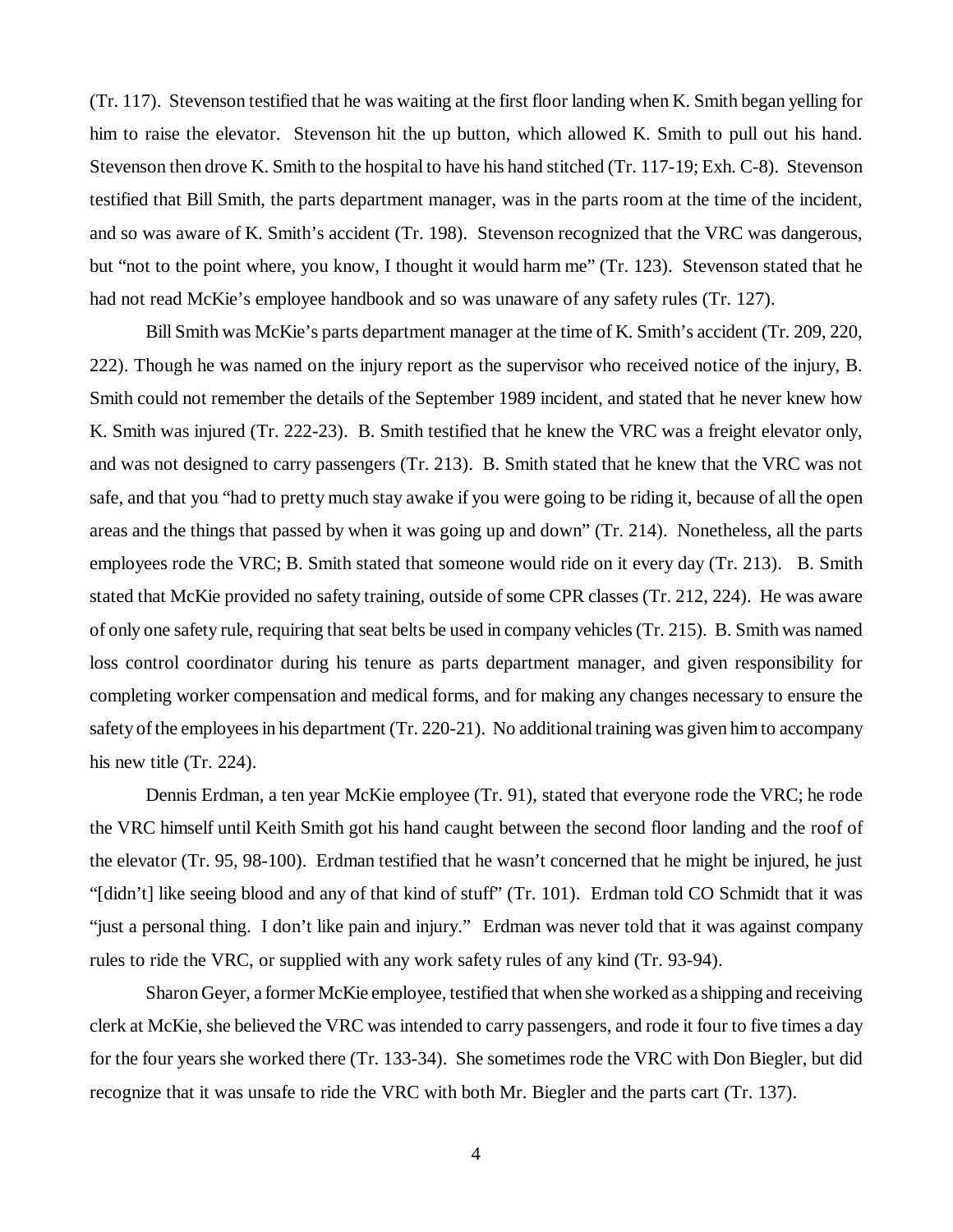Rick Shinabarger, a former McKie employee testified that he remembered an incident in which molding tipped out and was bent as it caught on the second floor landing as the VRC was going up (Tr. 237). Shinabarger stated that an accordion wooden gate, which was originally installed on the VRC compartment, was broken in the same manner (Tr. 238). Shinabarger further testified that McKie owners Steve Kalkman and Mark McKie were aware that employees rode the VRC (Tr. 231). Shinabarger stated that both Kalkman and McKie were present during the 1994 inventory, during which Don Biegler used the freight elevator (Tr. 232-35).

Steve Kalkman, McKie's chief financial officer and part owner (Tr. 18), testified that he had never seen the VRC in operation prior to the accident, and did not know employees were riding it (Tr. 325-27). Though he was in the parts department on a weekly basis he was not generally in the area of the freight elevator (326). Kalkman testified that he did not work with Shinabarger during the 1994 inventory, and produced Shinabarger's inventory sheets. The sheets were initialed by R.R., a parts manager from another store (Tr. 336). Kalkman testified that prior to the accident, he had no opinion as to the safety of riding the VRC, but believed it was a generally known, though unwritten, rule of the shop and a common sense safety rule that personnel were not to ride the VRC (Tr. 347). Kalkman stated that Lee Fried should have had enough sense to know that people should not be riding the freight elevator (Tr. 348).

Norm McKie testified that Kalkman was responsible for development of McKie's safety program, and for review of injury and illness records (Tr. 258-599). However, Kalkman stated that he was unaware of K. Smith's 1989 injury, though the worker's compensation paperwork admittedly came through his office (Tr. 327, 338). Kalkman stated that McKie had no procedures for following up on employee injuries reported to workers compensation or to OSHA (Tr. 358-59).

In 1993 McKie reported 113 workdays lost due to injury; in 1994, 340 workdays were lost; in 1996, 40 lost workday were reported as a result of 29 separate injuries (Tr. 359-60; Exh. C-10). McKie has approximately 140 employees, 15 of whom are office workers (Tr. 361-62).

Kalkman testified that McKie instituted a program around 1994 to reduce its worker compensation claims, which consisted of instituting CPR training and sponsoring a demonstration in the use of fire extinguishers (Tr. 339-40). Kalkman stated that the main emphasis of the program was to make management more aware of safety issues (Tr. 340). Kalkman did not know whether McKie had a hazardous communication program (Tr. 357), and did not know what a lockout/tagout program was (Tr. 354).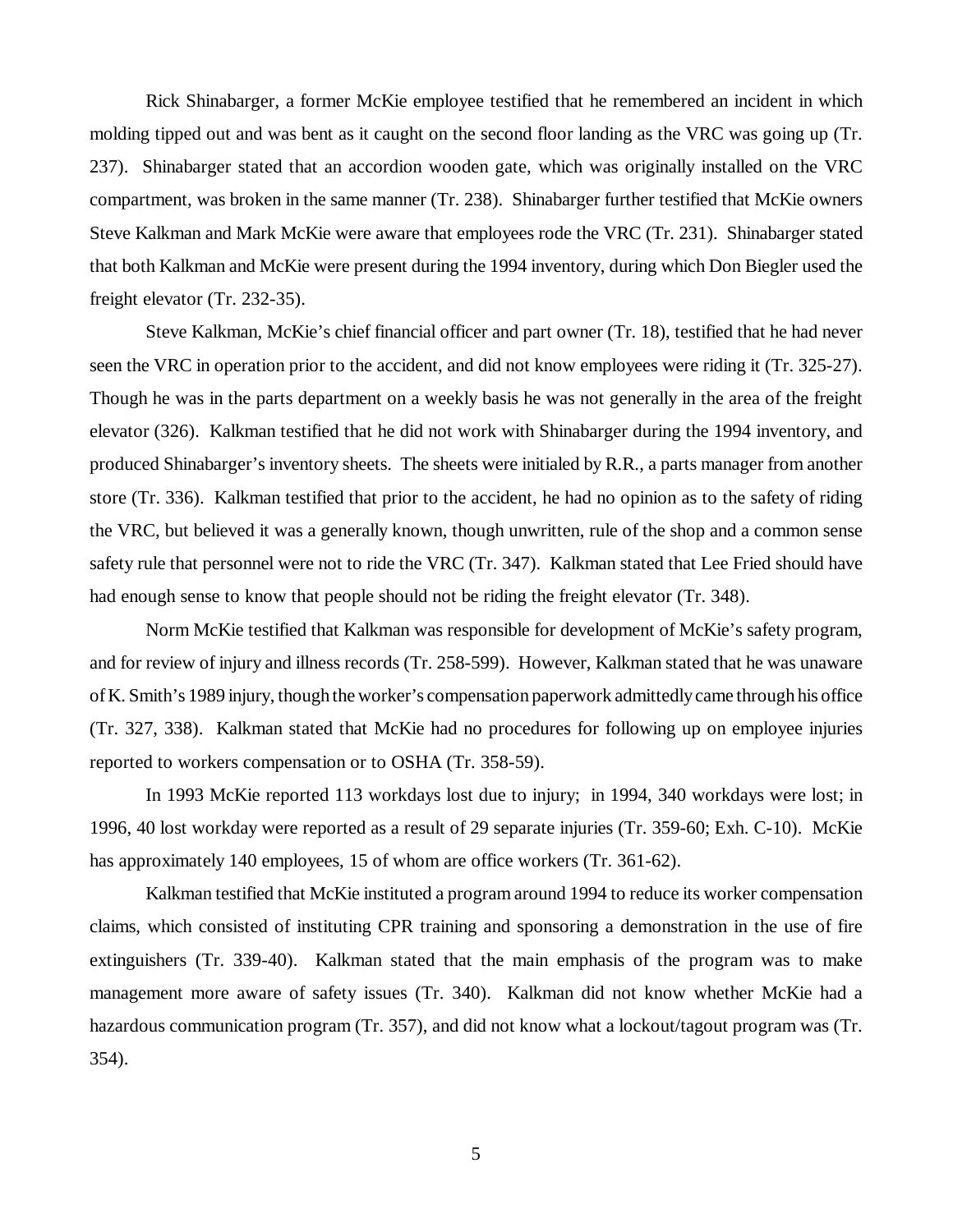McKie admits that Mark McKie had seen Don Biegler riding the VRC during an inventory, and so was aware of the practice (Tr. 343-44; Exh. C-11).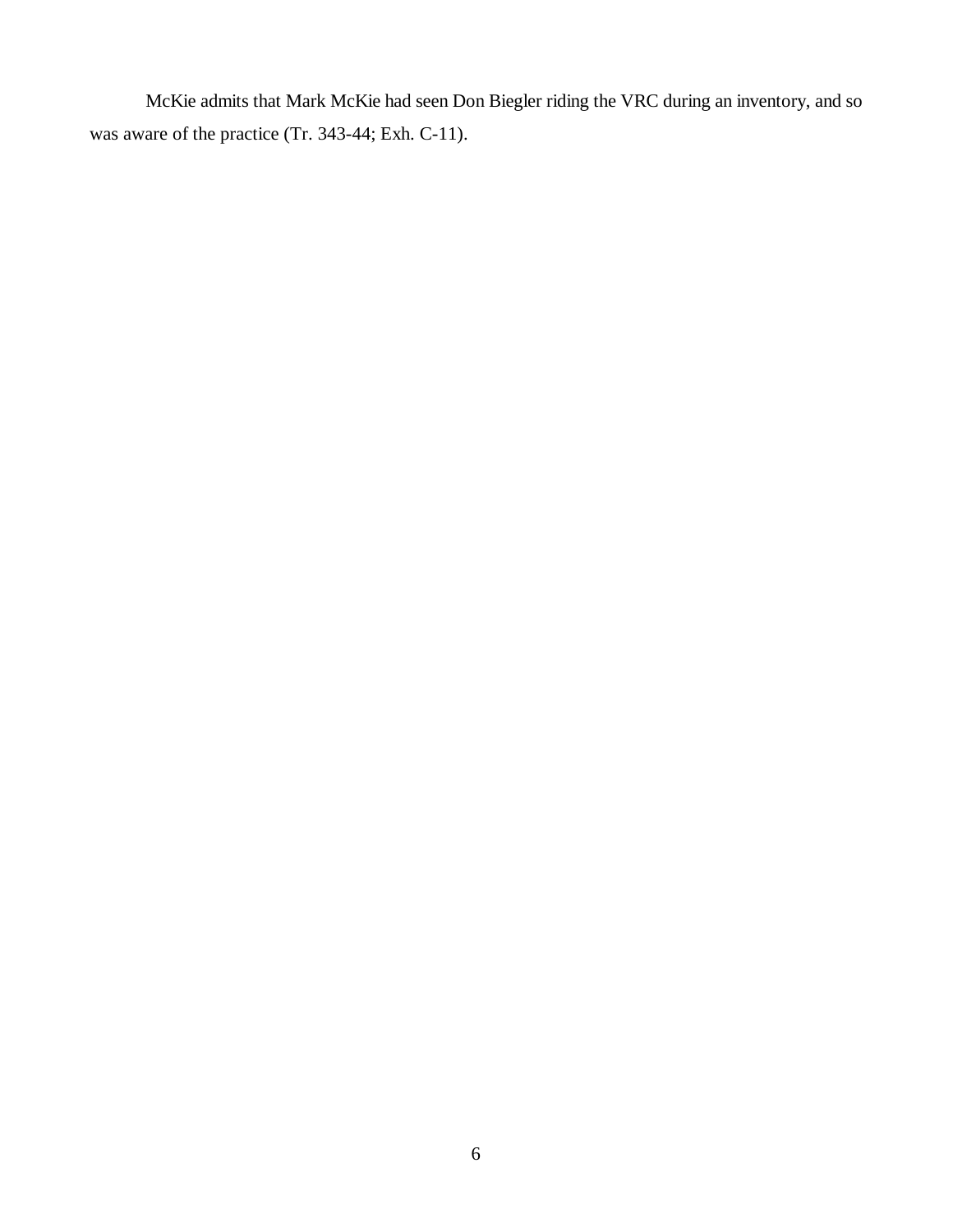#### *Discussion*

In order to prove a violation of section  $5(a)(1)$  of the Act, the Secretary must show that: (1) a condition or activity in the workplace presented a hazard to an employee, (2) the hazard was recognized, (3) the hazard was likely to cause death or serious physical harm, and (4) a feasible means existed to eliminate or materially reduce the hazard. The evidence must show that the employer knew, or with the exercise of reasonable diligence could have known, of the violative conditions. *Tampa Shipyards, Inc.*, 15 BNA OSHC 1533, 1991-93 CCH OSHD ¶29,617 (Nos. 86-360, 86-469, 1992).

Neither the violative conditions, nor the proposed abatement measures set forth in the citation are disputed. The cited conditions were in plain view and were known to McKie management. McKie maintains that no violation has been established, however, because Complainant has not shown that the cited conditions posed a recognized hazard. McKie argues that none of its personnel recognized that riding the VRC was hazardous until after Don Biegler's death.

This judge cannot agree. The record establishes that the cited VRC posed a recognized hazard. ASME standards specifically state that riding the conveyor shall be forbidden to all personnel, and require that warning signs to this effect be prominently posted at each point of access. Though the cited ASME standards are not specific to the automobile repair industry, a finding of industry recognition does not require a specific showing as to the safety practices in a narrowly defined industry. In *Kelly Springfield Tire Co., Inc. v. Donovan*, 729 F.2d 317 (5th Cir. 1984), the Court found that "where a practice is plainly recognized as hazardous in one industry, the Commission may infer recognition in the industry in question." *Id*. at 321; *See also*; *Coleco Industries, Inc.*, 14 BNA OSHC 1961, 1991 CCH OSHD ¶29,200 (No. 84- 546, 1991).[Advisory (ANSI) standards may establish industry recognition]. The cited ASME standards establish the common knowledge of safety experts familiar with the activity in question, *i.e.* the use of conveyors and related equipment in a broad band of industries. The ASME standards committee for the B20 standards included safety representatives not just from the conveyor manufacturing industry, but from a wide range of industries utilizing conveyors and related equipment, including 3M Corp., I. duPont de Nemours & Co., Inc., and General Motors Corp. (Exh. C-7). In the absence of evidence to the contrary, such broad based industry standards establish that the hazard was recognized. McKie's substitution of the subjective knowledge of its admittedly untrained personnel for the judgment of safety experts familiar with the cited equipment is unpersuasive.

Moreover, the cited hazard was open and obvious, and was recognized by McKie personnel. Norm McKie knew that the VRC was not intended for passengers. Steve Kalkman, the McKie management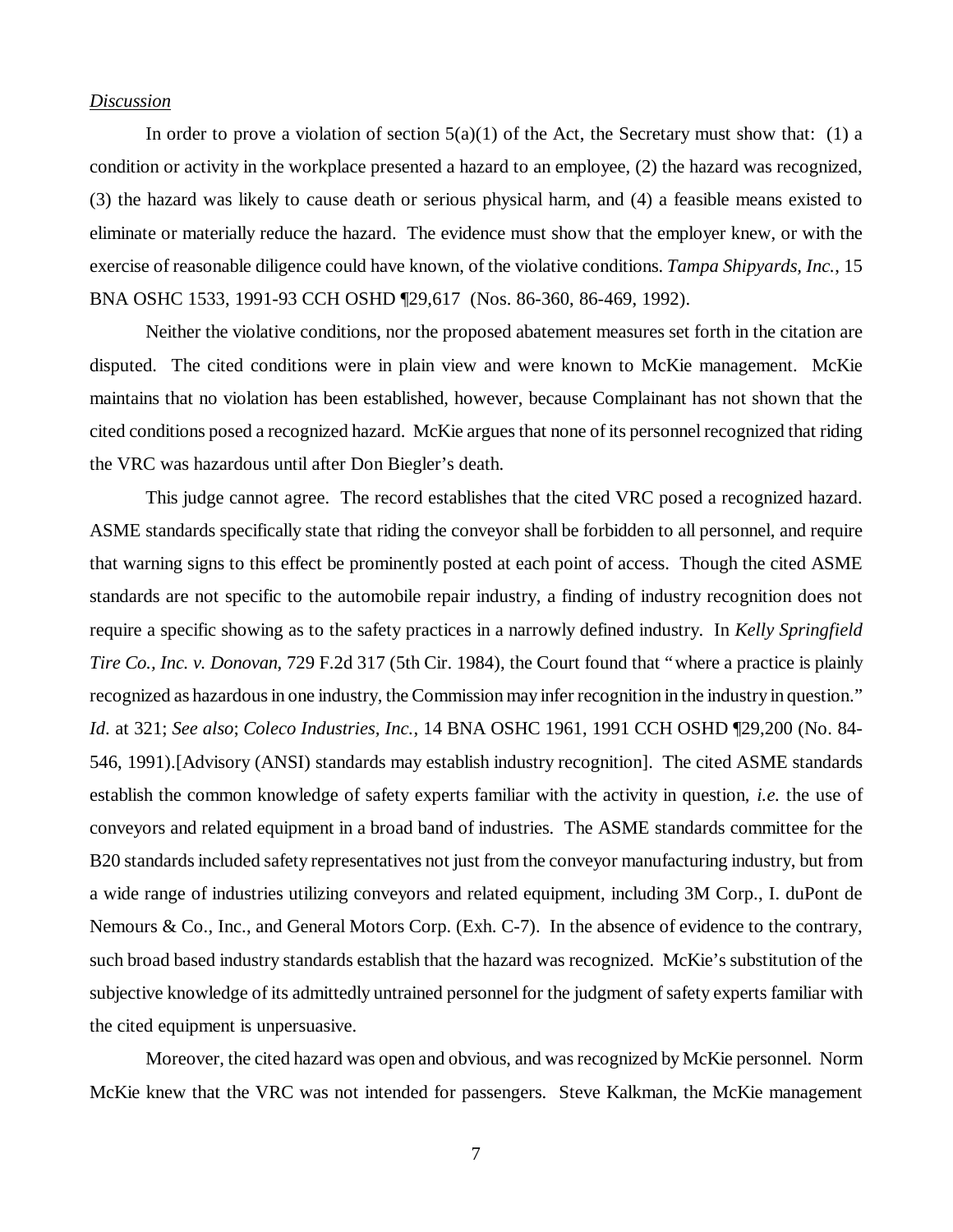official with responsibility for safety, stated that the parts manager should have had enough common sense to know that people should not be riding the freight elevator. Bill Smith and Bill Stevenson admitted knowing that it was hazardous to ride the VRC, though they felt that they could avoid being injured. Dennis Erdman did not ride the VRC because he didn't like the idea of being injured. McKie's contention that the cited hazard was not obvious to the layman is not supported by the facts.

Finally, the evidence establishes that both employees and parts had become caught in the VRC's shear points, providing McKie with notice of the shear point hazard. McKie argues that management was unaware of the prior injury, and thus had no notice of the cited hazard. McKie's poor reporting and followup procedures, however, do not excuse its failure to perceive the obvious hazard. Rather they are evidence of that indifference to employee safety which led the Secretary to characterize this violation as "willful." *Willfulness*

A willful violation is one committed with intentional, knowing or voluntary disregard for the requirements of the Act, or with plain indifference to employee safety. *Wright and Lopez, Inc.*, 8 BNA OSHC 1261, 1980 CCH OSHD ¶24,419 (No. 76-3743, 1980). McKie clearly demonstrated such indifference. Despite high incidences of injury, McKie had no procedures for reviewing injury reports or for following up on injuries to identify safety hazards in its work place. McKie had a safety program consisting of a single sheet of general work rules (Exh. C-5). However, employees, including the parts department manager, received no safety training and were unfamiliar with the rules in place. Steve Kalkman, who was ostensibly responsible for McKie's safety program, was ignorant of the requirements of the Act. It is clear from the testimony that for almost 10 years no one at McKie acknowledged or addressed the obvious hazard posed by the VRC because no one at McKie was concerned about workplace safety.

McKie relies on *St. Joe Minerals,* 647 F.2d 846 (8th Cir. 1981), in which the Court vacated the Commission's finding of willfulness, in a case involving a malfunctioning freight elevator. Respondent in that case bypassed an interlock device, and assigned an employee to manually operate the elevator and its doors until repairs could be effectuated. The court found that Respondent's alternative procedures did not eliminate the recognized hazard posed by the absence of the interlock devices, but concluded that the 24 hour delay in removing the bypass did not, in itself, show an indifference to the safety of the workplace. *Id.* McKie cites *St. Joe Minerals* for the proposition that the mere passage of time is insufficient to support a finding of willfulness.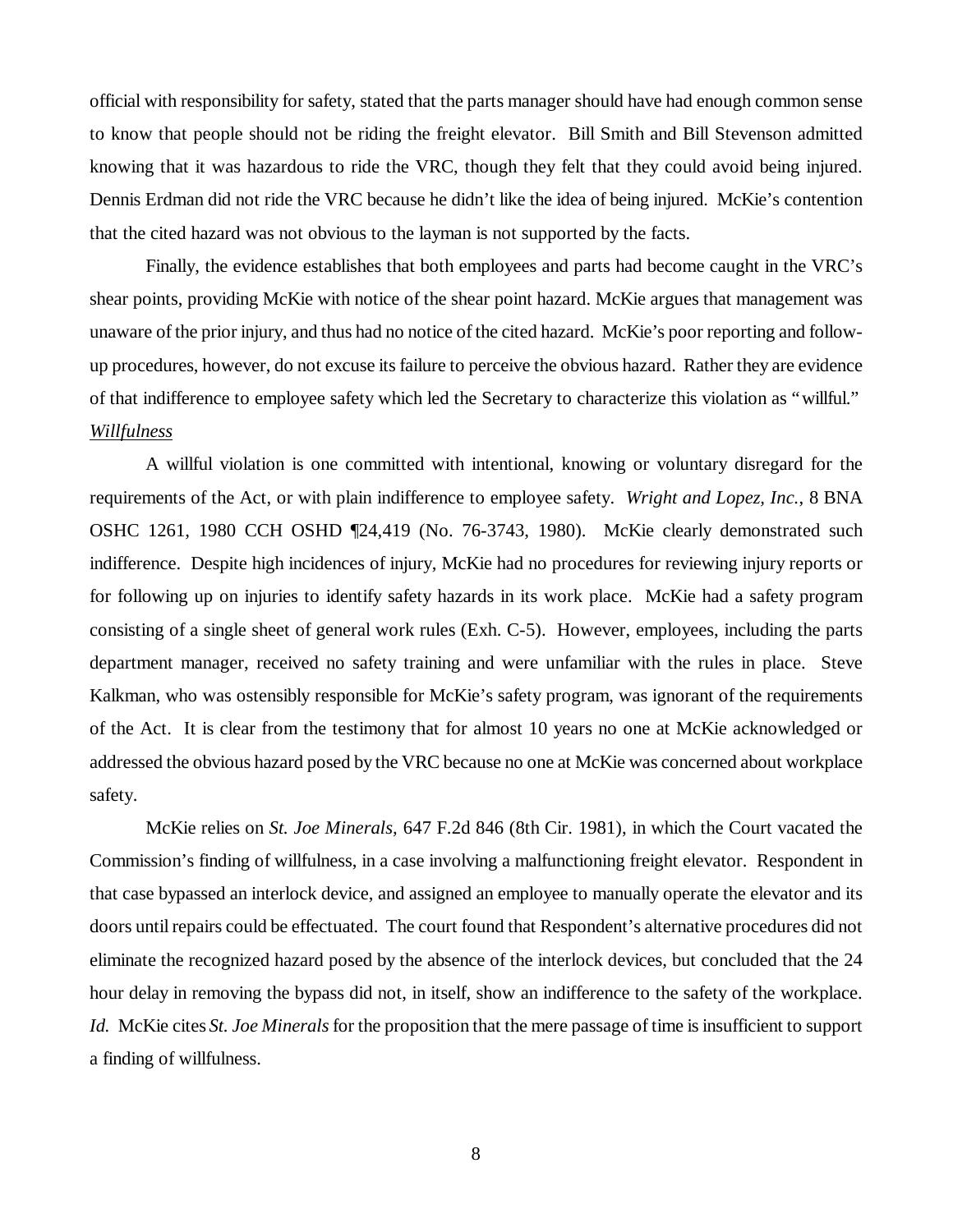The facts in the case at bar are clearly distinguishable from those found in *St. Joe Minerals.* In that case, the employer made an effort, albeit an unsuccessful one, to protect its employees from the hazards of the unguarded freight elevator. That it was aware of the safety hazard, and took steps to safeguard its employees, mitigated its failure to repair the interlock guard within 24 hours. Here, McKie management claims to have been oblivious to an open and obvious hazard for almost 10 years, despite damage to parts and injury to employees caused by McKie's failure to guard the cited freight elevator.

McKie's continued failure to appreciate the cited hazard can only be attributed to plain indifference. The violation is properly classified as willful.

#### *Penalty*

The Secretary proposed a penalty of \$56,000.00 for the contested willful citation 2, item 1. In assessing penalties, the Commission gives due consideration to the size of the employer's business, the gravity of the violation, the employer's good faith, and its history of previous violations. *See;* §17(j) of the Act. These factors are not necessarily accorded equal weight. Generally gravity is the principal factor in assessing a penalty. *Trinity Indus. Inc.*, 15 BNA OSHC 1481, 1483, 1991-93 CCH OSHD ¶29,582, p. 40,033 (No. 88-2691, 1992). The gravity of a violation depends on such matters as the number of employees exposed, the duration of the exposure, the precautions taken against injury, and the likelihood that any injury will result. *J.A. Jones Constr. Co.,* 15 BNA OSHC 2201, 2214, 1991-93 CCH OSHD ¶29,964, p. 41,033 (No. 87-2059, 1993).

There is no question that in this case the gravity of the violation is high, because of the frequent exposure of the parts department employees over a 10 year period. The CO allowed a 10% reduction for size, and an additional 10% reduction based on the absence of any prior violations.

The record clearly establishes that Respondent's behavior constituted more than mere carelessness or lack of diligence; but rose to a level of plain indifference, as outlined above. At the same time, I believe, based on my observation of Respondent's management employees at the hearing, that McKie genuinely regrets and grieves over the loss of Mr. Biegler, a long time employee and colleague. A willfulness finding does not automatically indicate an evil or malicious intent on Respondent's part, and such a finding is expressly not made in this case. One would hope that the tragic accident combined with the finding of a willful violation will serve as a wake up call to the dealership with respect to employee safety in its parts and service departments. Balancing the mitigating factors against the gravity of the violation, and keeping in mind that at one time Respondent had a signed offer which reduced the characterization of the violation as well as the penalty to within the parameters of a serious citation, I find that a penalty of \$20,000 should